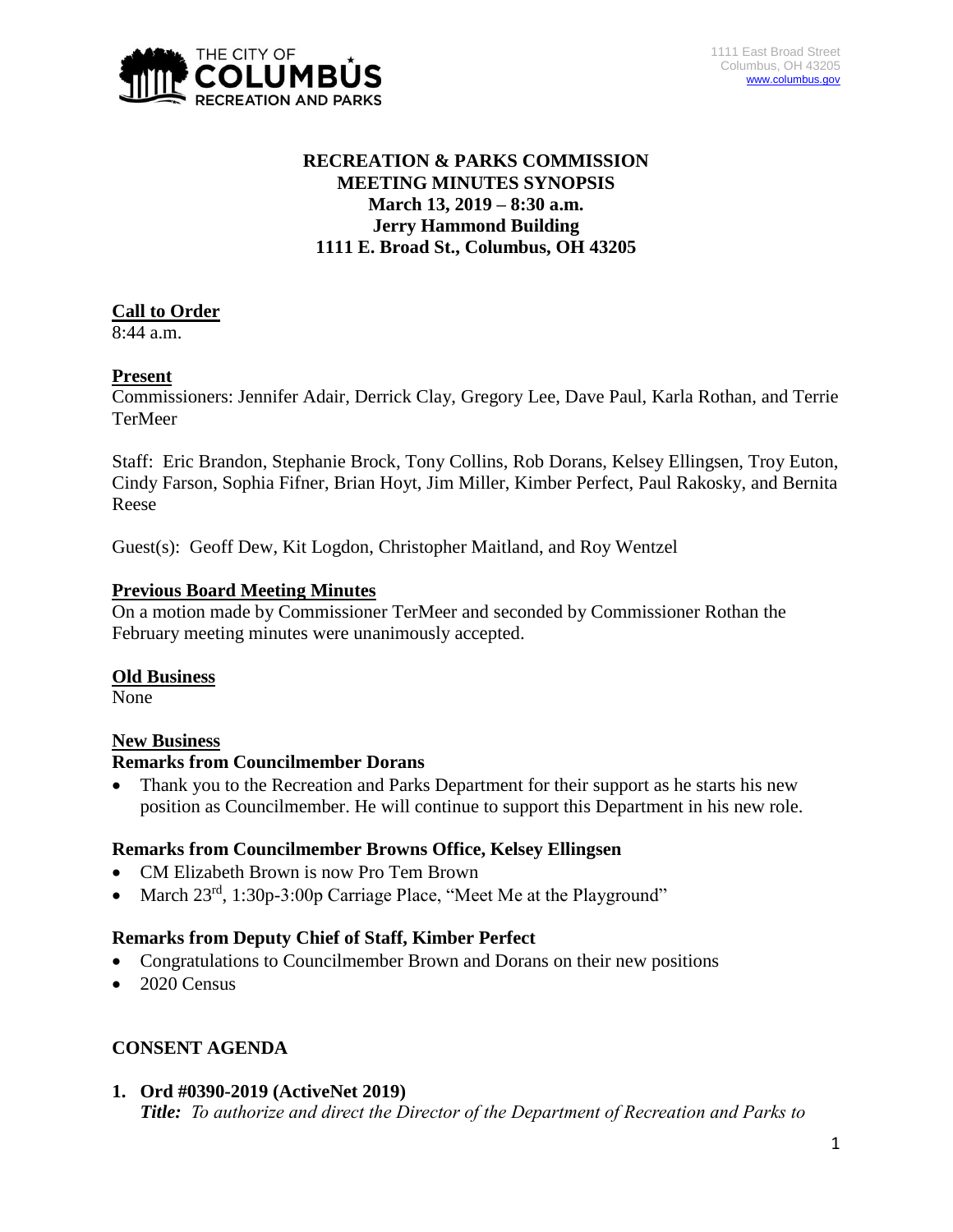

*enter into contract for hosted software, maintenance, and support of the Activenet software application with The Active Network, LLC; to authorize the expenditure of \$120,000.00 from the Recreation and Parks Department Operating Fund; and to declare an emergency. (\$120,000.00)*

## **2. Ord #0669-2019 (COAAA Senior Farmer's Market Appropriation)**

*Title: To authorize an appropriation in the amount of \$197,000.00 from the unappropriated balance of the Recreation and Parks Grant Fund to the Recreation and Parks Department for the Central Ohio Area Agency on Aging in connection with the Senior Farmer's Market Nutrition Program; and to declare an emergency. (\$197,000.00)*

## **3. Ord #0671-2019 (COAAA Senior Farmer's Market Contract)**

*Title: To authorize and direct the Director of Recreation and Parks to enter into a contract with LifeCare Alliance for the Senior Farmer's Market Nutrition Program; to authorize the expenditure of up to \$197,000.00 from the Recreation and Parks Grant Fund; and to declare an emergency. (\$197,000.00)*

## **4. Ord #0720-2019 (V.A.T. 2019 Transportation)**

*Title: To authorize and direct the Director of Recreation and Parks to enter into contract with V.A.T., Inc. for transportation services; to authorize the expenditure of \$49,000.00 from the Recreation and Parks Operating Fund; and \$19,000.00 from the Recreation and Park Community Development Block Grant (CDBG) Fund. (\$68,000.00)*

#### **5. Ord #0751-2019 (2019 Combined Special Events Alcohol Requests)**

*Title: To authorize and direct the Director of Recreation and Parks to grant consent to various organizations/community groups listed below to apply for permission to sell alcoholic beverages at various 2019 events; and to declare an emergency. (\$0.00)*

#### **6. Ord #0761-2019 (Lobby Renovations 2019)**

*Title: To authorize the Director of Recreation and Parks to enter into contract with R.W. Setterlin Building Company the renovation of front lobbies and office space at the Adams, Barnett, and Holton Community Centers; to establish a \$50,000.00 Auditor's Certificate for the purchase of furnishings that are a part of the renovation project; to authorize the expenditure of \$590,000.00 from the Recreation and Parks Voted Bond Fund; and to declare an emergency. (\$590,000.00)*

On a motion made by Commissioner Adair and seconded by Commissioner Clay the Commission unanimously approved the Consent Agenda.

#### **ADMINISTRATION AGENDA**

#### **7. Ord# 0752-2019 (Mayor Emergency Roof Renovations Request)**

*Title: To authorize the various fiscal actions needed as a result of an emergency expenditure executed for renovations to the pump house roof in Bicentennial Park; and to declare an emergency. (\$257,107.00)*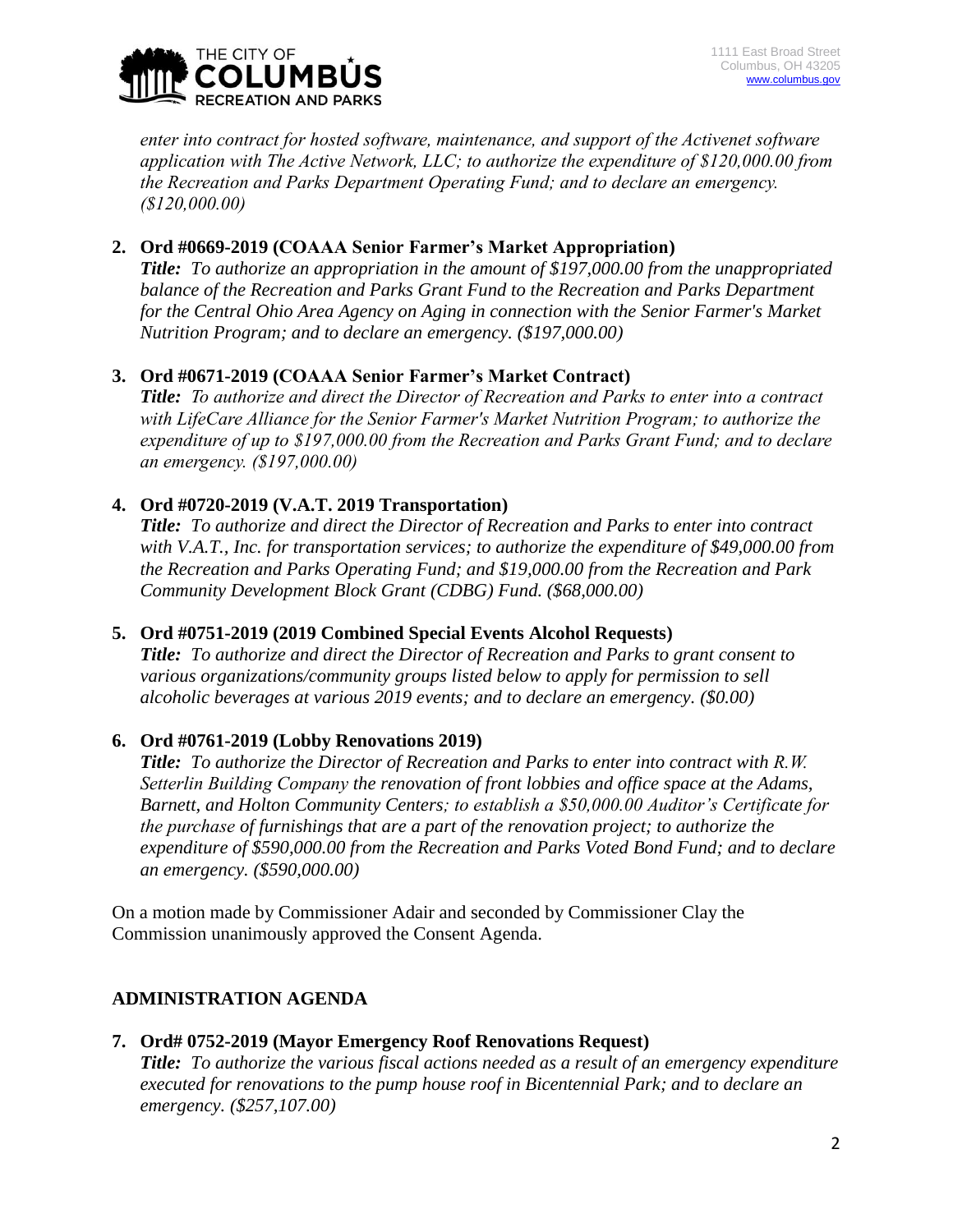

## **8. Ord# 0753-2019 (Professional Construction Management – Champions Clubhouse)** *Title: To authorize the Director of the Recreation and Parks Department to enter into a contract with H R Gray for professional construction management service related to the construction of a new clubhouse at the Champions Golf Course; to authorize the expenditure of \$341,531.19 from the Recreation and Parks Voted Bond Fund; and to declare an emergency. (\$341,531.19)*

## **9. Ord# 0754-2019 (Champions Clubhouse Construction 2019)**

*Title: To authorize the Director of the Recreation and Parks Department to enter into a contract with Elford, Inc. for the construction of a new clubhouse at the Champions Golf Course; to authorize the expenditure of \$5,698,410.00 from the Recreation and Parks Voted Bond Fund; and to declare an emergency. (\$5,698,410.00).*

#### **10. Ord# 0755-2019 (Franklin Park Cascades and Pond Restoration 2019)**

*Title: To authorize the Director of the Recreation and Parks Department to enter into a contract with Mark Haynes Construction, Inc. for the Franklin Park Cascades and Ponds Restoration project; to authorize the expenditure of \$2,200,000.00 from the Recreation and Parks Voted Bond Fund; and to declare an emergency. (\$\$2,200,000.00)*

#### **11. Ord# 0758-2019 (Professional Construction Management – Franklin Park)**

*Title: To authorize and direct the Director of Recreation and Parks to enter into a contract with Ascension Construction Services for professional construction management services related to the Franklin Park Cascades and Ponds Restoration project; to authorize the expenditure of \$140,000.00 from the Recreation and Parks Voted Bond Fund; and to declare an emergency. (\$140,000.00)*

#### **12. Ord# 0759-2019 (Greenlawn Dam Cable Barrier)**

*Title: To authorize and direct the Director of the Recreation and Parks Department to enter into contract with Korda Nemeth Engineering for professional services for design and engineering for a cable barrier at the Greenlawn Dam; to authorize the expenditure of \$ 46,840.00 from the Recreation and Parks Voted Bond Fund; and to declare an emergency. (\$46,840.00)*

#### **13. Ord# 0762-2019 (Windsor Pool Improvements 2019)**

*Title: To authorize and direct the Director of the Recreation and Parks Department to enter into contract with the Righter Co., Inc. for improvements and repairs to the Windsor Swimming Pool; to authorize the expenditure of \$199,570.00 from the Recreation and Parks Voted Bond Fund; and to declare an emergency. (\$199,570.00)*

#### **14. Ord# 0763-2019 (King Arts Complex Operating Support 2019)**

*Title: To authorize and direct the Director of Recreation and Parks to enter into an agreement with the Community Arts Project, Inc., DBA, The King Arts Complex, to provide financial support toward community arts programming, facility operations and maintenance; to authorize the expenditure of \$125,000.00 from the Recreation and Parks Operating Fund; and to declare an emergency. (\$125,000.00)*